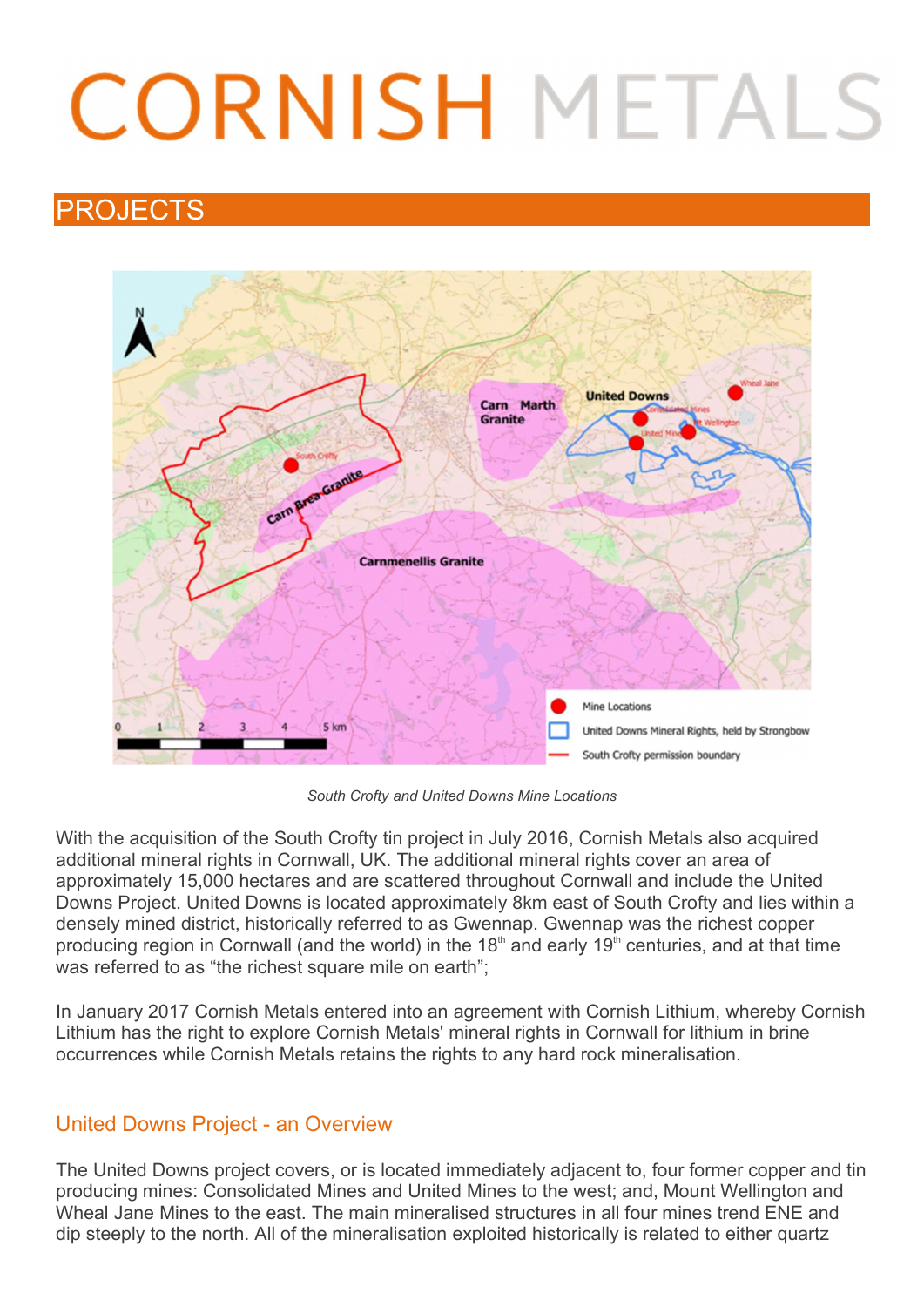veins or quartz-tourmaline veins hosted within "killas", the local name for metasedimentary rocks that overlie granite intrusions.

At the nearby South Crofty Mine, copper-tin-zinc-tungsten mineralisation hosted within the killas passes into tin mineralisation at depth as the mineralised vein-like structures pass into the underlying granitic host rock. The same zonation potentially exists at United Downs, where only the killas-hosted mineralisation has been exploited to date. The underlying granite, which is a target for further tin mineralisation, was encountered in GWDD-002 between 300 and 600m and again at 700m vertical depth.

The nearby Wheal Jane mine was discovered and developed into a modern mine in the late 1960s, initially by Consolidated Goldfields, and thereafter by Rio Tinto Zinc. Mining activities at Wheal Jane ceased in early 1991, due largely to the Tin Crisis of 1985, but processing of South Crofty ore continued until March 1998 when ongoing low tin prices forced its eventual closure.

As part of the intense exploration period that Cornwall enjoyed between the 1960s and 1985, an underground exploration drive was developed during the 1980s westwards from Wheal Jane through Mount Wellington mine at 6 level elevation, whilst an exploration decline (the Wheal Maid decline) was developed to explore for tin mineralisation similar in style to that which was exploited in Mount Wellington and Wheal Jane mines. This exploration work was stopped after the tin price collapse in 1985, despite the great promise for the discovery of polymetallic mineralisation

#### A New Copper Tin Discovery

In April 2020, Cornish Metals reported the discovery of a new zone of high-grade copper-tin mineralisation located in a previously unmined area between the historic United Mine and Consolidated Mines at United Downs. Two diamond drill holes were completed, for a total length of 1,858m. In November 2020, Cornish Metals report the second set of assays, including 4.04 metres grading 4.44% Copper and 2.06% Tin.

# Highlights:

- Diamond drill hole GWDD-002 was drilled by Cornish Lithium to test the potential for lithium in brine at United Downs, within the historic Gwennap copper and tin mining district and discovered new zones of copper / tin mineralisation highlighting the regional potential for new discoveries.
- Multiple zones of copper and / or tin mineralisation have been intersected
- Mineralisation extends over at least 750 metres ("m") vertical extent and is open along strike and to depth
- Identification of at least five new zones of copper and / or tin mineralisation
- GWDD-002 intersected semi-massive sulphide mineralisation between 90.60m and 105.29m downhole depth.
- Further drilling is required to confirm true width, as well as the strike and dip of the mineralised zone.
- The semi-massive sulphide mineralisation is similar in style to that mined at Wheal Jane and Mount Wellington mines, located 1.5km along strike to the east; and
- Copper grades reflect recorded historical mine production from United Mines located approximately 200m to the south.
- Mineralisation looks like it runs very close to the decline at the old Wheal Maid mine which could make accessing the mineralised lode underground quicker and simpler depending on the conditions of the decline today.
- Processing of ore from the newly discovered lode could be done at South Crofty which is fully permitted for mineral processing and is about 8kms west from the United Downs site.